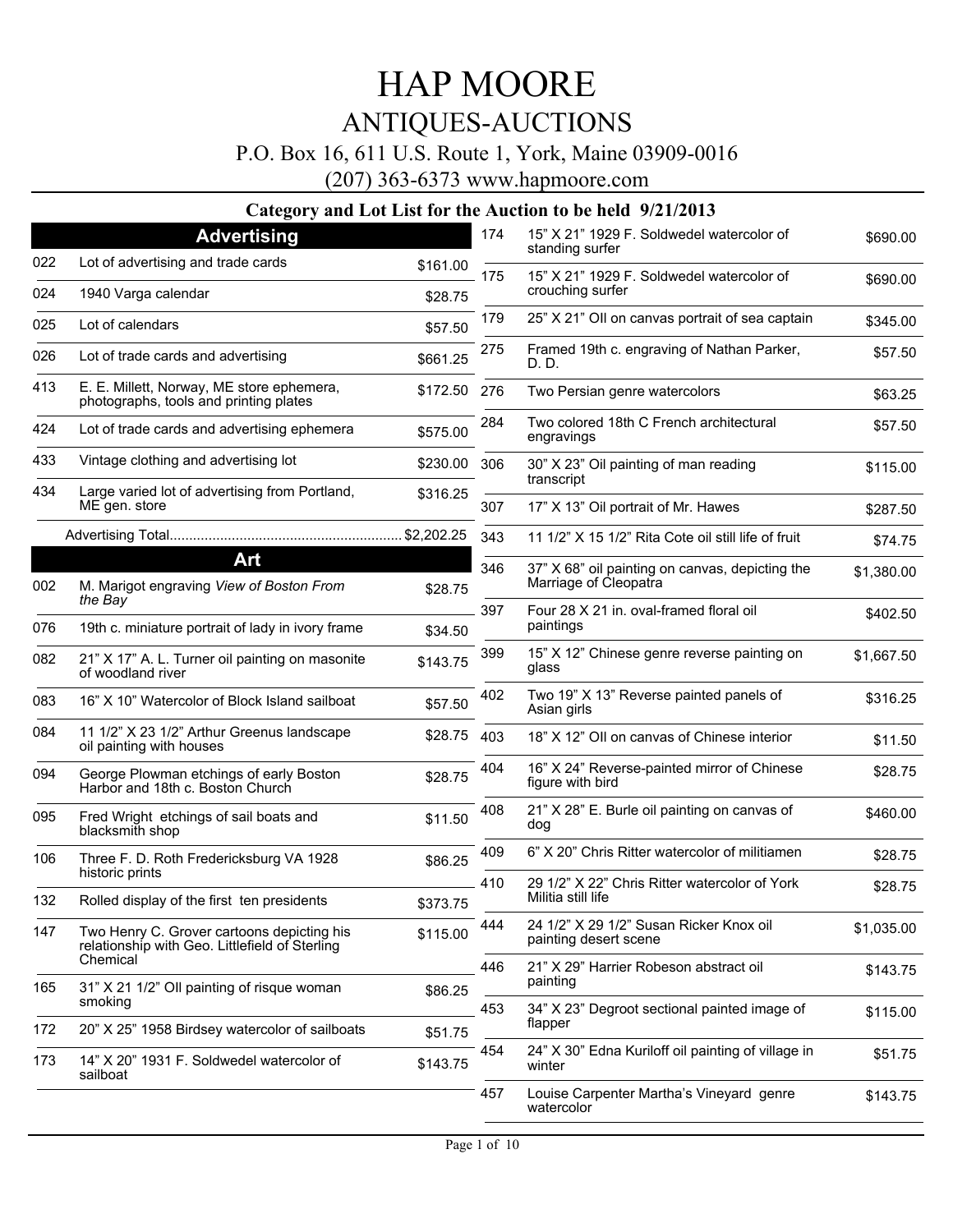### P.O. Box 16, 611 U.S. Route 1, York, Maine 03909-0016

(207) 363-6373 www.hapmoore.com

|     |                                                           |             | 376 | 12" Motor yacht model on sea base                   | \$51.75     |
|-----|-----------------------------------------------------------|-------------|-----|-----------------------------------------------------|-------------|
|     | <b>Boat model</b>                                         |             | 377 | 14" Walbert Ferry tin friction toy                  | \$258.75    |
| 350 | 36" Pond Eddy cabin cruiser model                         | \$345.00    | 378 | 12" Ocean liner model on green base                 | \$40.25     |
| 351 | 52" ferryboat model, HOLIDAY                              | \$230.00    | 379 | 13" warship model with standing sailor              | \$172.50    |
| 352 | 35" Inlaid runabout model                                 | \$402.50    | 380 | 17" Ocean liner Nornandie model                     | \$51.75     |
| 353 | 38" Red Cross liner model                                 | \$172.50    | 381 | 8" Power yacht model on sea base                    | \$28.75     |
| 354 | 25" primitive power yacht model                           | \$115.00    | 382 | Ocean liner and two small gun boat models           | \$74.75     |
| 355 | 33" Power launch model                                    | \$115.00    | 383 | 42" Nova Scotia trawler boat model                  | \$172.50    |
| 356 | 23" Stern wheel ferry boat model                          | \$57.50     | 384 | Motor-sailer boat model                             | \$488.75    |
| 357 | 21" Red and black side wheeler model                      | \$28.75     |     |                                                     | .\$6,756.25 |
| 358 | 13" Blue sloop model on waves                             | \$57.50     |     | <b>Books</b>                                        |             |
| 359 | 27" Black and white fish trawler model                    | \$57.50     | 135 | Waverly Novels and Famous Lighthouses of            | \$172.50    |
| 360 | 13" Sailboat hull model on sea base                       | \$28.75     | 451 | New England                                         |             |
| 361 | 17" Red, black and white steamer model                    | \$57.50     |     | Une Cite' Industrielle                              | \$28.75     |
| 362 | Two 13" German tin steam vessels                          | \$431.25    | 461 | Lot of children's books                             | \$97.75     |
| 363 | 19 1/2" German tin tanker model                           | \$287.50    |     | <b>Buttons</b>                                      | \$299.00    |
| 364 | 46" Rigged model of sailing yawl                          | \$1,610.00  | 411 | Lot of buttons                                      | \$28.75     |
| 365 | 30" cased model of paddle boat Nancy                      | \$230.00    |     |                                                     | \$28.75     |
| 366 | 28" Red tugboat model                                     | \$115.00    |     | <b>China</b>                                        |             |
| 367 | 21" Grand Banks fishing trawler model                     |             | 009 | French faience 12" bowl                             | \$201.25    |
| 368 | 40" Passenger liner boat model                            | \$57.50     | 124 | Victorian chamber set with thistle pattern          | \$57.50     |
|     |                                                           | \$172.50    | 126 | Six blue Staffordshire platters                     | \$74.75     |
| 369 | 12" X 27" diorama of passenger liner at sea               | \$345.00    | 127 | Blue Staffordshire tureen and covered               | \$115.00    |
| 370 | 20" Inlaid yacht, Mollie B.                               | \$86.25     |     | vegetable                                           |             |
| 371 | 21" "NRA" Trawler boat model                              | \$86.25 128 |     | Blue Staffordshire bowl and pitcher                 | \$51.75     |
| 372 | 26" Black and green passenger liner boat<br>model         | \$86.25 129 |     | Lot of blue Staffordshire serving pieces            | \$155.25    |
| 373 | 23" Sport -fishing boat model on railroad track           | \$28.75     | 130 | Large lot of blue Staffordshire dishes              | \$293.25    |
|     | base                                                      |             | 142 | Royal Sketches transfer platter                     | \$241.50    |
| 374 | 31" Ferryboat model Ticonderoga of Lake<br>Champlain boat | \$172.50    | 143 | 18" Hampson wildlife and 11" California<br>platters | \$120.75    |
| 375 | 12" "Clarissa" tin runabout                               | \$40.25     | 248 | Limoges cider set                                   | \$661.25    |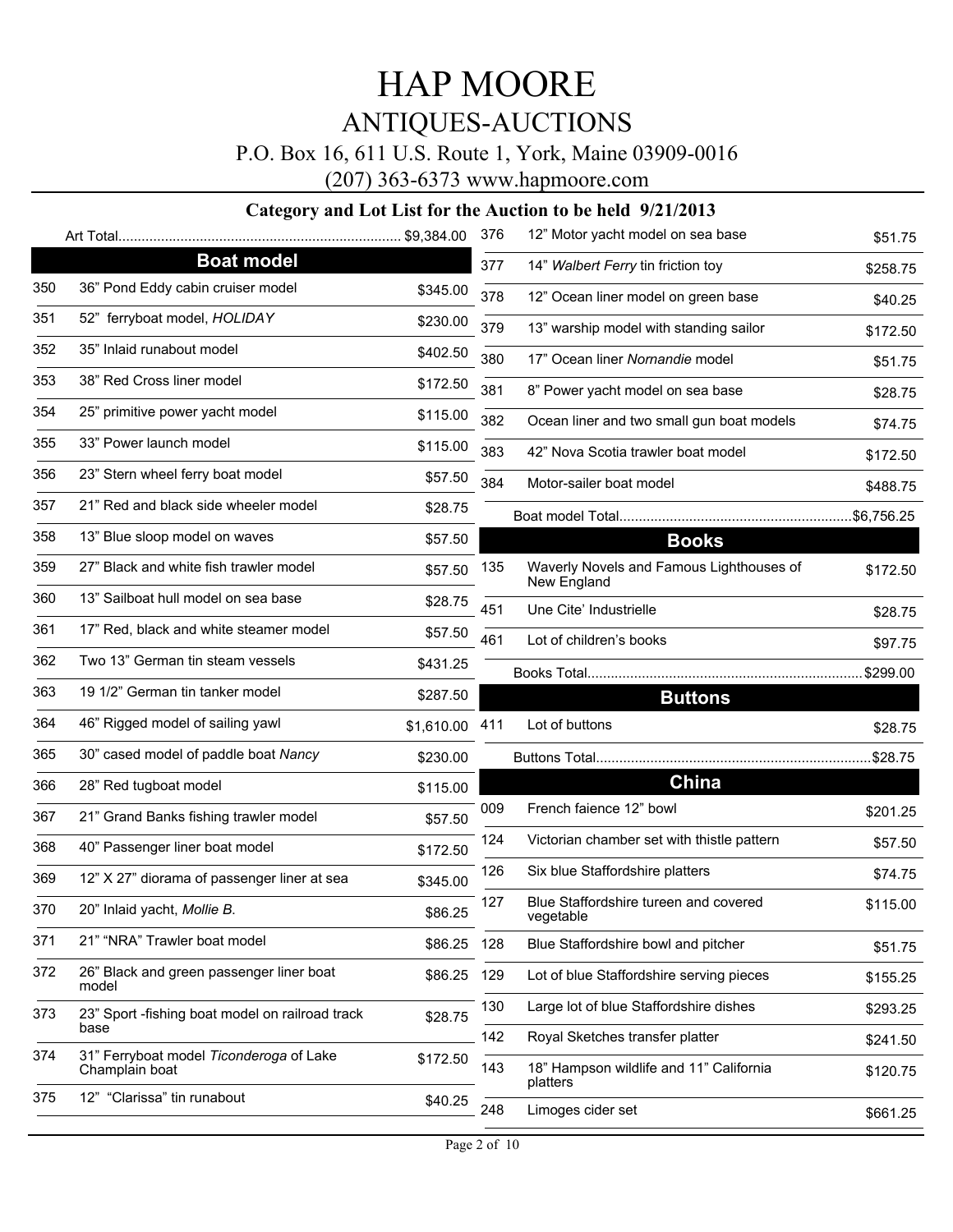# HAP MOORE

## ANTIQUES-AUCTIONS

### P.O. Box 16, 611 U.S. Route 1, York, Maine 03909-0016

(207) 363-6373 www.hapmoore.com

| 261 | Limoges 13" bowl                                                                | \$28.75     | 085 | 39" X 48" Framed Mitchell's 1848 map of US<br>with key | \$460.00   |
|-----|---------------------------------------------------------------------------------|-------------|-----|--------------------------------------------------------|------------|
|     |                                                                                 |             | 419 | Large lot of children's ephemera                       | \$184.00   |
|     | <b>Civil War</b>                                                                |             | 420 | Two Boston livery ledgers 1864 - 1871                  | \$28.75    |
| 416 | A. E. Fernald, 20th ME Civil War lot                                            | \$25,300.00 | 421 | Large old lot of women's and household<br>magazines    | \$28.75    |
|     | <b>Clocks</b>                                                                   |             | 423 | Large lot of general ephemera                          |            |
| 047 | S. B. Jerome 1865 pat. octagonal wall clock                                     | \$28.75     | 425 | Lot of early 19th c. colored and decorated             | \$97.75    |
| 081 | Gilt-decorated Ingraham shelf clock                                             | \$230.00    |     | sentiments                                             | \$143.75   |
| 102 | Riley Whiting tall case clock                                                   | \$546.25    | 426 | Lot of scrapbooks                                      | \$28.75    |
| 104 | Ingraham banjo clock                                                            | \$28.75     |     |                                                        |            |
| 105 | Ithaca calendar shelf clock                                                     |             |     | <b>Furniture</b>                                       |            |
|     |                                                                                 | \$632.50    | 109 | Pair of decorated Empire side chairs                   | \$11.50    |
| 118 | Forestville, CT, ogee clock with Saratoga<br>racing scene                       | \$28.75     | 110 | Grain-painted 19th C dressing table                    | \$230.00   |
| 119 | Ephraim Downs, Bristol CT split column clock                                    | \$115.00    | 111 | Mt Lebanon #1 Shaker rocker                            | \$115.00   |
| 342 | 1851 S. B. Terry, Terryville pillar and scroll<br>clock with upside down mymnt. | \$1,150.00  | 112 | 19th C ladder-back rocker                              | \$34.50    |
| 347 | 22 in. round bronze and marble E. Howard<br>Co., Boston from local former bank  | \$920.00    | 113 | Decorated 19th C thumb-back ladder back<br>rocker      | \$51.75    |
| 455 | Split column clock with reverse painting                                        | \$28.75     | 114 | Five piece fancy mahogany bedroom set                  | \$1,725.00 |
|     |                                                                                 |             | 115 | Decorated 19th C ladder back rocker                    | \$28.75    |
|     | <b>Dolls</b>                                                                    |             | 122 | Two door pine cupboard                                 | \$661.25   |
| 065 | 19th c. cast iron dollhouse fireplace                                           | \$28.75     | 123 | One door pine cupboard                                 | \$373.75   |
| 086 | 16 1/2" Sleep - eye composition doll                                            | \$28.75     | 180 | Asian box on table base                                | \$287.50   |
| 131 | Blonde bisque head 19 1/2" doll                                                 | \$28.75     | 181 | Decorated tray on table base                           | \$373.75   |
| 146 | Simon & Halbig German doll                                                      | \$74.75     | 182 | 40" X 20" Asian camphor trunk                          | \$57.50    |
| 158 | Small china head doll and children's shoes                                      | \$63.25     | 183 | Wrought iron garden table with six chairs              | \$431.25   |
|     | Dolls Total                                                                     | \$224.25    | 184 | Early 20th c. aged leather easy chair and<br>ottoman   | \$805.00   |
|     | <b>Ephemera</b>                                                                 |             | 185 | Set of six Gothic dining chairs with eagle and         |            |
| 027 | Lot of greeting cards and calling cards                                         | \$172.50    |     | face carving                                           | \$3,565.00 |
| 030 | Lot of prints and magazines                                                     | \$28.75     | 229 | Mustard painted dry sink                               | \$143.75   |
| 031 | General ephemera lot                                                            | \$120.75    | 230 | Two drawer pine blanket chest                          | \$345.00   |
| 035 | 1882 Chester A. Arthur handwritten letter                                       | \$431.25    | 231 | 75" two piece pine corner cupbaord                     | \$460.00   |
|     |                                                                                 |             |     |                                                        |            |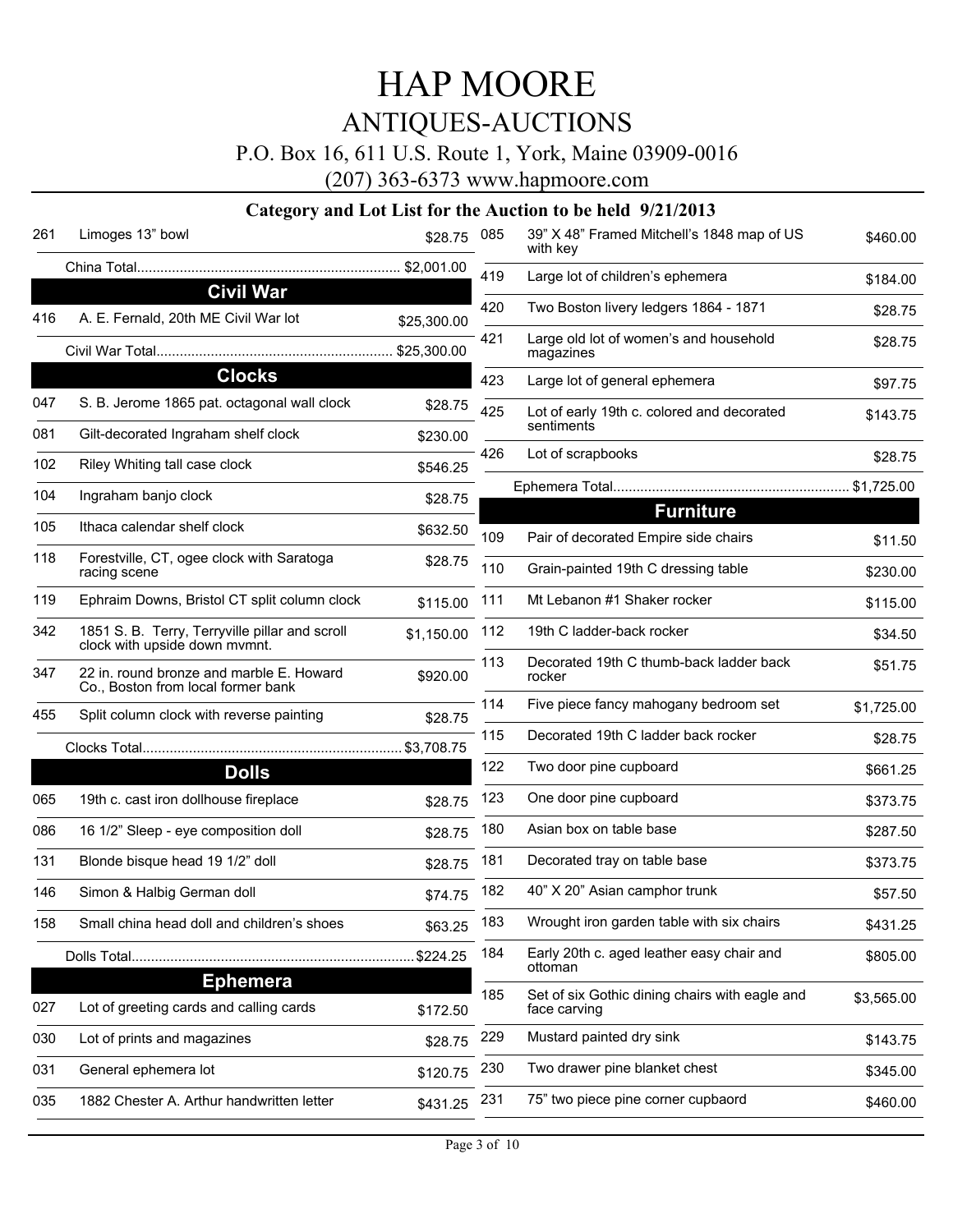### P.O. Box 16, 611 U.S. Route 1, York, Maine 03909-0016

(207) 363-6373 www.hapmoore.com

| 232 | Windsor sack back armchair                                   | \$143.75 | 308 | 45" X 25" Camphor storage trunk                                                    | \$431.25   |
|-----|--------------------------------------------------------------|----------|-----|------------------------------------------------------------------------------------|------------|
| 233 | Cross-stretcher base candle stand                            | \$63.25  | 310 | 35" X 35" giltwood French mirror                                                   | \$57.50    |
| 234 | 49" diam. pine hutch table                                   | \$287.50 | 315 | Three small 19th c. hide-covered trunks                                            | \$109.25   |
| 236 | Stretcher base one drawer tavern table                       | \$402.50 | 316 | 29 X 14 X 12 in. grain-painted storage box                                         | \$74.75    |
| 237 | Tapered leg tavern table                                     | \$402.50 | 326 | 42 in. fancy splay-legged Victorian mahogany<br>table                              | \$258.75   |
| 238 | 63" country meetinghouse bench with lift seat                | \$345.00 | 327 | 56 X 43 in. leaded glass bookcase                                                  | \$460.00   |
| 242 | Victorian hall mirror with brass hardware                    | \$287.50 | 329 | 9 ft. long wood flower box planter                                                 | \$57.50    |
| 262 | 48" diam. pine hutch table with partial orig.<br>red         | \$862.50 | 330 | Ornamental 39 in. green-painted wooden<br>pedestal                                 | \$258.75   |
| 263 | New England Queen Anne walnut highboy                        | \$690.00 | 332 | Open walnut bookcase                                                               | \$86.25    |
| 283 | 1827 American pianoforte                                     | \$57.50  | 333 | Reverse-painted mirror with colonial house                                         | \$11.50    |
| 285 | 70" Sideboard attributed to Reuben Swift,<br>New Bedford, MA | \$345.00 | 349 | 19th C Sea chest inscribed N. G. Perry                                             | \$86.25    |
| 286 | 25" French hanging shelf                                     | \$172.50 | 398 | Red wicker dinette set with 4 chairs                                               | \$488.75   |
| 287 | 8' Empire sofa with carved detail                            | \$143.75 | 401 | Fan-shaped metallic Japanese table with<br>lizard, turtle and floral raised design | \$1.840.00 |
| 290 | Chippendale side chair                                       | \$28.75  | 405 | Six rush seat chairs                                                               | \$345.00   |
| 291 | Five-stile Chippendale side chair                            | \$86.25  | 407 | Green wicker writing desk and chair                                                | \$230.00   |
| 293 | Captain Peter Pray's Portsmouth Federal<br>wing chair frame  | \$345.00 | 441 | Grooved spinning wheel                                                             | \$28.75    |
| 294 | Deep - carved Continental storage box                        | \$201.25 | 443 | Leaded glass bookcase                                                              | \$747.50   |
| 296 | Wrought iron tea cart                                        | \$230.00 | 456 | 54" X 35" Painted French table with scallop<br>skirt                               | \$1,150.00 |
| 297 | Queen Anne side chair                                        | \$28.75  | 459 | Pair of oak barrister bookcases                                                    | \$316.25   |
| 298 | Carved William and Mary side chair                           | \$115.00 | 460 | Green painted dining table                                                         | \$862.50   |
| 299 | Tripod candle stand                                          | \$57.50  |     |                                                                                    |            |
| 300 | Set of three rod back WIndsor side chairs                    | \$57.50  |     | <b>General</b>                                                                     |            |
| 301 | Marble inset Asian rosewood plant stand                      | \$57.50  | 003 | Lot of miniature mice                                                              | \$460.00   |
| 302 | Turned leg mahogany drop leaf Pembroke<br>table              | \$57.50  | 004 | Lot of miniature mice                                                              | \$172.50   |
| 303 | 72" X 30" giltwood Federal mirror                            | \$402.50 | 005 | Miniature mice band                                                                | \$316.25   |
| 304 | Two door grain-painted New England                           | \$287.50 | 007 | Gold-handled walking stick                                                         | \$97.75    |
|     | wardrobe on turned legs                                      |          | 012 | Jolly blackface mechanical bank                                                    | \$287.50   |
| 305 | Two panel overmantle mirror                                  | \$51.75  |     |                                                                                    |            |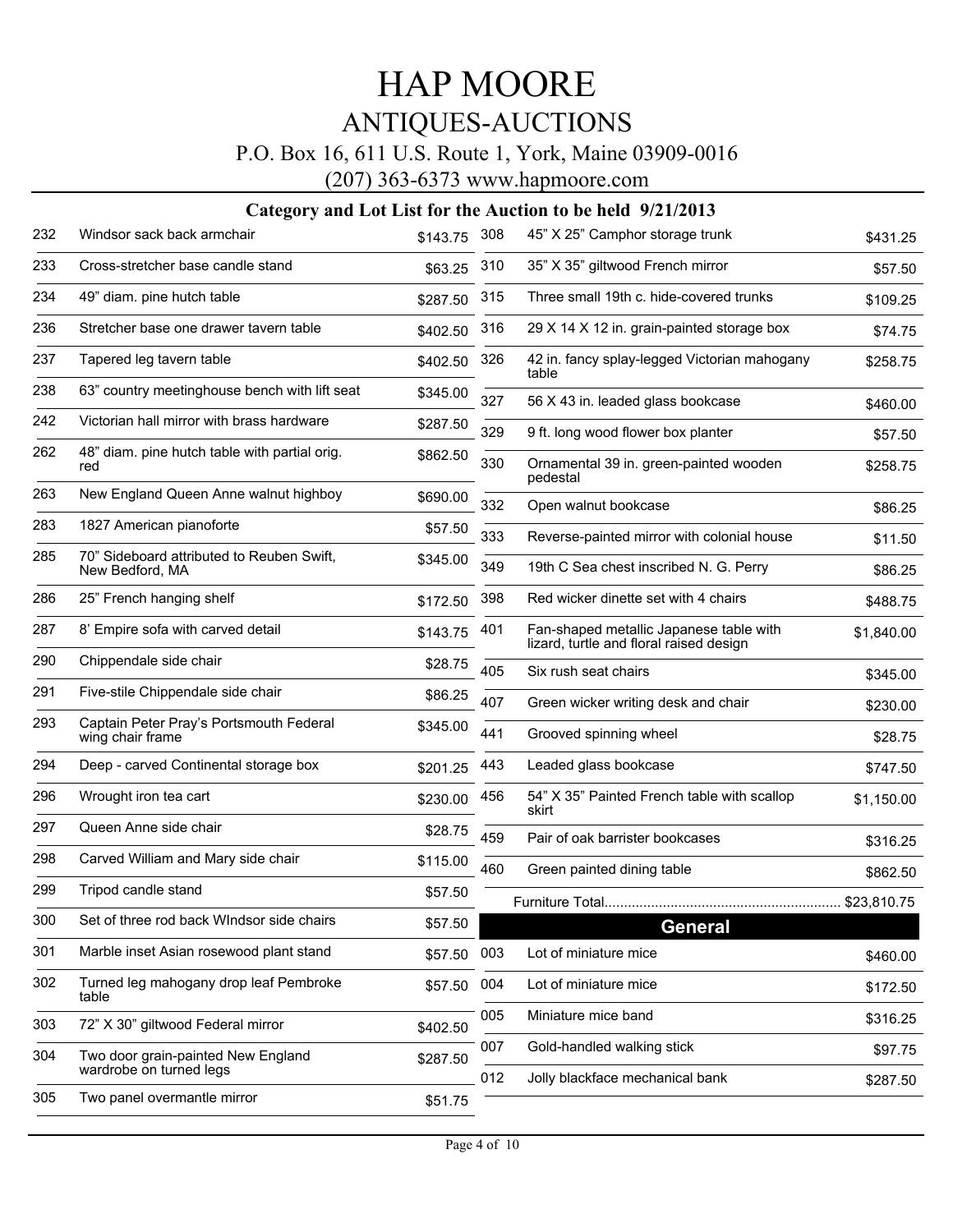### P.O. Box 16, 611 U.S. Route 1, York, Maine 03909-0016

(207) 363-6373 www.hapmoore.com

| 014 | Vienna bronze boy with donkey and two<br>figures of black children | \$218.50 | 070 | 14" X 14" hanging tin candle box                                      | \$74.75    |
|-----|--------------------------------------------------------------------|----------|-----|-----------------------------------------------------------------------|------------|
| 015 | 20th c. Fornasetti, Milan, face mirror                             | \$603.75 | 071 | Lot of 16 acanthus metallic shelf brackets                            | \$63.25    |
| 018 | Old Town, Maine fire helmet                                        | \$92.00  | 072 | Lot of early brass and iron skimmers, dippers<br>and ladles           | \$201.25   |
| 034 | Gold scale                                                         | \$40.25  | 073 | Lot of early fireplace pots                                           | \$115.00   |
| 042 | Early brass belt accessory box                                     | \$11.50  | 074 | 1794 dated cow bell and string of horse bells                         | \$143.75   |
| 043 | Brass lady's fan with thermometer                                  | \$57.50  | 075 | Three duck decoys                                                     | \$172.50   |
| 044 | Decorated silver rose inkwell                                      | \$316.25 | 077 | Lot of three cast iron household devices                              | \$28.75    |
| 045 | 6 1/2" Finino bronze of boy                                        | \$28.75  | 078 | Harrington 1859 cast iron cooking device                              | \$28.75    |
| 048 | Three early wood food molds                                        | \$74.75  | 079 | Landers - Frary coffee grinder                                        | \$172.50   |
| 049 | Ecclesiastical wafer iron and wood mold                            | \$138.00 | 080 | 18th C tabletop bookstand                                             | \$373.75   |
| 051 | Lot of misc, wooden ware                                           | \$120.75 | 092 | 19th c. boxed tape loom                                               | \$402.50   |
| 052 | Lot of early food choppers                                         | \$86.25  | 097 | Brass coal pan and foot warmer                                        | \$51.75    |
| 054 | Lot of early iron and tin food molds and cookie<br>cutters         | \$57.50  | 098 | Late 19th C 20 1/2" diam. brass plaques of<br>Washington and Franklin | \$28.75    |
| 055 | Lot of early forged and other household<br>implements              | \$178.25 | 099 | Two hanging cast iron fireplace cooking pots                          | \$172.50   |
| 056 | Cast iron sheep-form bread mold                                    | \$63.25  | 100 | 11" copper and tin 19th C coffee pot                                  | \$63.25    |
| 057 | Forged twirling broiler                                            | \$86.25  | 101 | Two hanging fireplace pans and strainer                               | \$51.75    |
| 058 | Forged hanging pot rack                                            | \$74.75  | 103 | 19th C sausage grinder on small bench                                 | \$74.75    |
| 059 | Lot of fireplace toasters and trivets                              | \$63.25  | 107 | 28" diam. 19th C copper kettle with handle                            | \$431.25   |
| 060 | Tripod cheese strainer, cheese knife, cheese                       | \$258.75 | 108 | 22" 19th C copper jelly kettle                                        | \$120.75   |
|     | box and stool                                                      |          | 116 | 19th C storage barrel with lid                                        | \$28.75    |
| 061 | Forged fireplace trivet with spoon rest and<br>another             | \$51.75  | 120 | Treen 7 1/2" mortar                                                   | \$28.75    |
| 062 | Tin skimmer and lot of fireplace tools                             | \$109.25 | 121 | Standing yarn winder                                                  | \$86.25    |
| 063 | 18th c. hanging implement rack                                     | \$132.25 | 148 | Early Continental oak spice box                                       | \$201.25   |
| 064 | Two horse head hitching posts                                      | \$345.00 | 150 | Pair of Federal brass andirons                                        | \$143.75   |
| 066 | Forged hanging balance scale                                       | \$143.75 | 156 | 5" diam. Israel bronze dish with gazelles                             | \$11.50    |
| 067 | Lot of cast iron and tin food molds                                | \$28.75  | 157 | Hogscraper and misc. early iron                                       | \$287.50   |
| 068 | Early wood carding press                                           | \$28.75  | 161 | Asian bronze depicting figure kneeling on bull                        | \$948.75   |
| 069 | Lot of early kitchen tinware                                       | \$57.50  | 164 | Wrought iron figural door bell                                        | \$1,955.00 |
|     |                                                                    |          |     |                                                                       |            |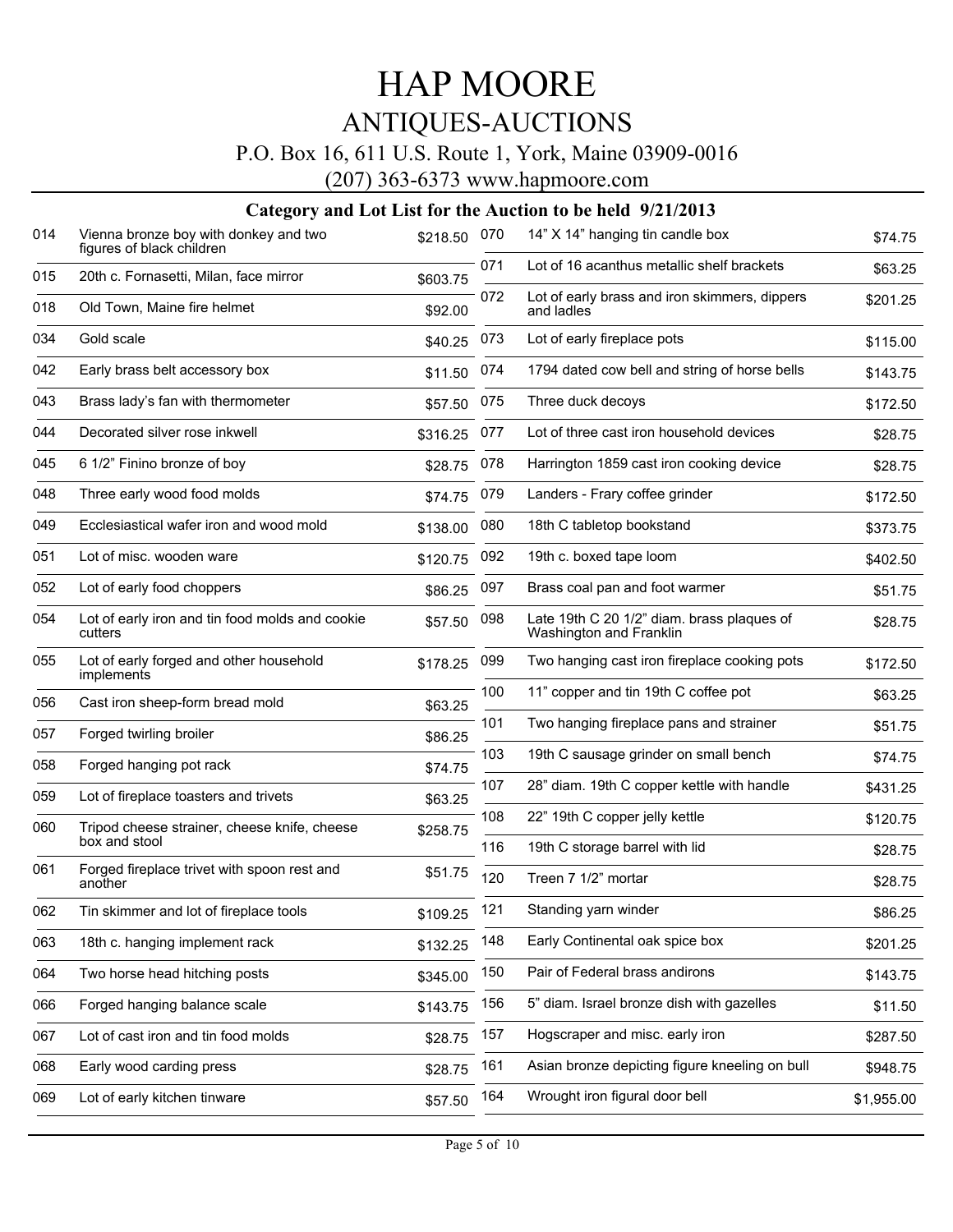### P.O. Box 16, 611 U.S. Route 1, York, Maine 03909-0016

(207) 363-6373 www.hapmoore.com

| 168 | Bates hat box, leather hat box and top hat                                  | \$40.25  | 250 | Small blue storage box                                 | \$230.00   |
|-----|-----------------------------------------------------------------------------|----------|-----|--------------------------------------------------------|------------|
| 191 | Highly decorated brass coal pan                                             | \$57.50  | 251 | Two blue-gray open measures                            | \$201.25   |
| 192 | Lot of ladles and dippers                                                   | \$115.00 | 252 | Pack basket                                            | \$74.75    |
| 193 | 18th c. cast iron tipping fireplace kettle                                  | \$460.00 | 253 | 9" Old blue pantry box                                 | \$488.75   |
| 195 | Two double-handled gathering baskets                                        | \$74.75  | 254 | Old red egg box and Garland, ME. egg box               | \$74.75    |
| 196 | Center handle open pine firkin and<br>breadboard                            | \$218.50 | 256 | Two mechanical apple peelers                           | \$34.50    |
| 203 | Unusual tripod based 18th c. yarn winder                                    | \$97.75  | 257 | Two bone-handled crooked knives                        | \$51.75    |
| 206 | Iron pan with hanging strainer and chestnut                                 | \$258.75 | 258 | Brass steam engine model                               | \$28.75    |
|     | roaster                                                                     |          | 259 | Early ice skates with brass acorns                     | \$230.00   |
| 207 | Wrought iron footed ladle                                                   | \$115.00 | 277 | Jonah and the Whale mechanical bank                    | \$1,150.00 |
| 209 | Three wrought iron toasters                                                 | \$172.50 | 278 | Carved horse architectural ornament                    | \$63.25    |
| 210 | Wrought iron fireplace trivet with fork rest and<br>two other large trivets | \$63.25  | 279 | Pewter communion set from South Woodbury,<br>МA        | \$115.00   |
| 211 | 8" burl bowl                                                                | \$57.50  | 288 | 24" X 24" Inlaid checkerboard                          | \$51.75    |
| 212 | Lot of wrought and cast iron fireplace cooking<br>tools                     | \$103.50 | 292 | Captain Snell ship and paint-decorated<br>document box | \$517.50   |
| 213 | Pair of small wrought iron heart andirons                                   | \$86.25  | 295 | Pair of early split sapling crutches                   | \$51.75    |
| 220 | Flax wheel branded P. Cornyn                                                | \$40.25  | 318 | 19th C maritime knotboard                              | \$63.25    |
| 221 | Two wooden butter churns                                                    | \$63.25  | 331 | Lot of 19th c. Sandwich style glass and                | \$143.75   |
| 222 | Two large copper cooking vessels                                            | \$172.50 |     | metallic furniture pulls                               |            |
| 223 | Three wrought iron long-handled frying pans                                 | \$115.00 | 335 | Folk art table top wooden house                        | \$28.75    |
| 224 | Brass and wire Federal fireplace fender                                     | \$143.75 | 336 | Large fancy wire birdcage                              | \$212.75   |
| 226 | Three wrought iron fireplace peels                                          | \$74.75  | 337 | Risque FUN HOUSE, 10 CENTS, and two<br>other signs     | \$143.75   |
| 227 | Two wrought iron fireplace trammels                                         | \$86.25  | 338 | Fancy bronze inkwell and Italian bronze of<br>boy      | \$115.00   |
| 228 | Wrought iron waffle iron                                                    | \$74.75  | 341 | Lot of Victorian cast iron ornamental figures          | \$74.75    |
| 235 | Early pine hanging candle box with fancy<br>hrdwre.                         | \$517.50 | 344 | Pair of 18 1/2" Iron urns with plinths                 | \$345.00   |
| 241 | Hand crank wooden seeder                                                    | \$28.75  | 348 | Cir. 1900 wrought andirons and fire tools              | \$57.50    |
| 244 | Ship's Chandlery miniature metallic display                                 | \$172.50 | 385 | 22 in. Cris-Craft flag on wood mount                   | \$143.75   |
| 245 | Lane Bros. Swift Mill coffee grinder                                        | \$402.50 | 395 | 16 1/2" Southwest Indian basket                        | \$1,955.00 |
| 247 | French style telephone                                                      | \$74.75  | 396 | 15" Southwest Indian coil basket                       | \$115.00   |
|     |                                                                             |          |     |                                                        |            |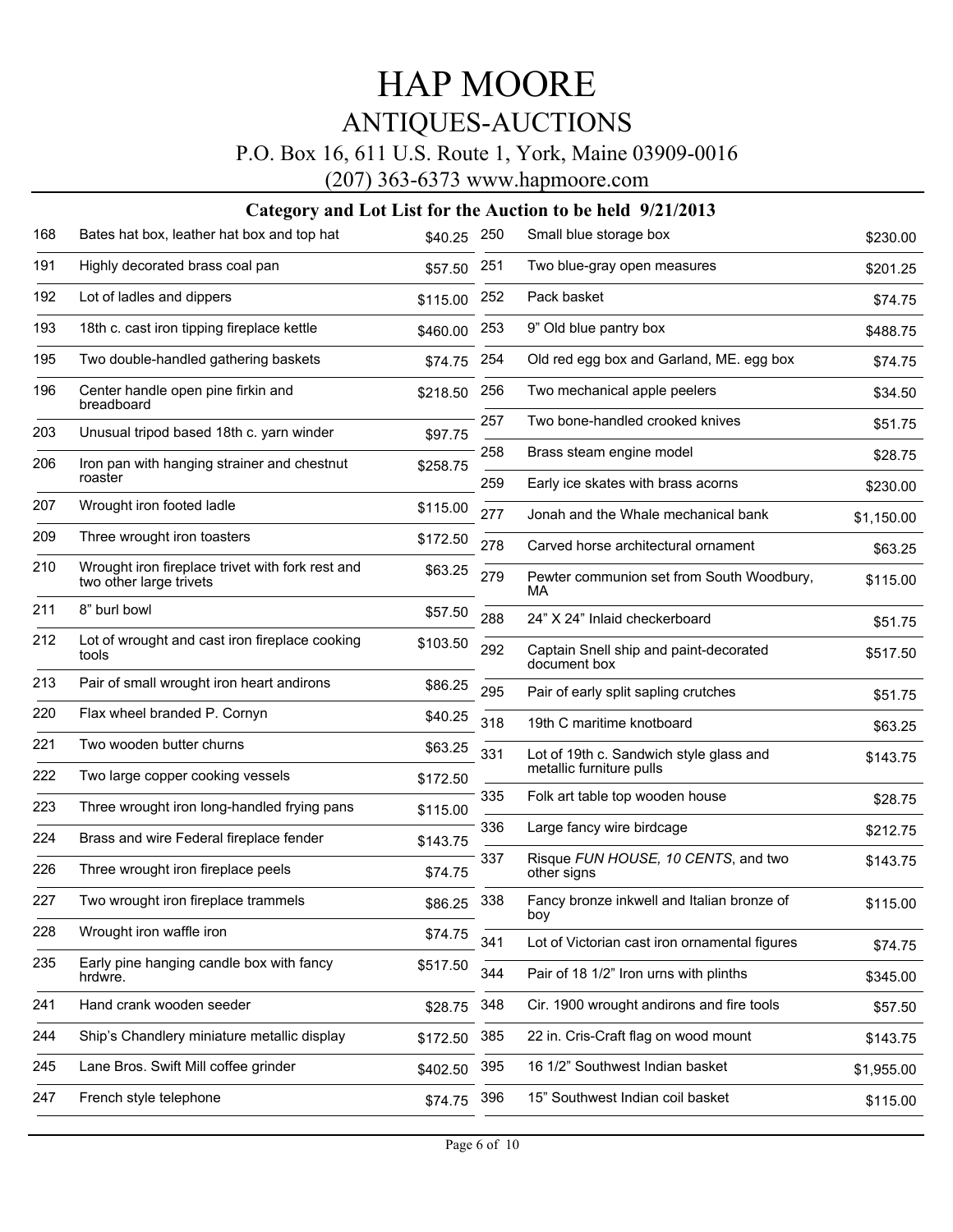### P.O. Box 16, 611 U.S. Route 1, York, Maine 03909-0016

(207) 363-6373 www.hapmoore.com

| 400 | Pair 31 in. decorative papier mache teapots               | \$1,495.00 273 |     | Lot of sterling jewelry                                     | \$51.75  |
|-----|-----------------------------------------------------------|----------------|-----|-------------------------------------------------------------|----------|
| 412 | 36" 1920's bear cub Norway, ME window<br>trade stimulator | \$287.50       | 274 | Lot of mixed gold jewelry                                   | \$460.00 |
| 418 | Printing block of side wheeler and two<br>nautical books  | \$28.75        | 436 | Lot of men's and women's costume jewelry<br>and accessories | \$575.00 |
| 428 | Three milking stools                                      | \$46.00        | 437 | 14K lady's watch and sterling man's ring                    | \$69.00  |
| 429 | EXPRESS sign, mail tray and foot stool                    | \$178.25       |     |                                                             |          |
|     |                                                           |                |     | Lighting                                                    |          |
| 430 | 10 X 26 in. old brass sign: Manager, Sales<br>Dept.       | \$51.75        | 046 | Tin whale oil, gimble wick lamp and<br>accessories          | \$28.75  |
| 431 | Lot of Red Cross, fraternal and other medals              | \$172.50       | 050 | Late 19th c. lighting lot                                   | \$57.50  |
| 435 | 5 1/4" Standing lion bank                                 | \$28.75        | 053 | Early tin lantern                                           | \$51.75  |
| 440 | Lot of jack knives and pen knives                         | \$74.75        | 149 | Pair of 18th C brass candlesticks                           | \$51.75  |
| 448 | Lot of misc. medals                                       | \$172.50       | 167 | Small fancy silver wicklamp                                 | \$80.50  |
| 458 | Carved and gilded Italian mirror                          | \$143.75       | 186 | Wrought iron rush light and candle holder                   | \$316.25 |
| 464 | Two tole trays                                            | \$17.25        | 187 | Two light standing wrought iron candle                      | \$316.25 |
|     |                                                           |                |     | holders                                                     |          |
|     | <b>Glass</b>                                              |                | 197 | Glass-paneled candle lantern and patented<br>tin oil filler | \$345.00 |
| 010 | Continental art glass vase                                | \$258.75       | 198 | Three rush lights                                           | \$488.75 |
| 016 | Continental art glass ink well                            | \$431.25       | 199 | Tin hanging lamp, work lamp and whale oil                   | \$86.25  |
| 041 | 14k chain with 10k pendant                                | \$28.75        |     | lamp                                                        |          |
| 189 | Deep blue 1875 Christmas salt                             | \$51.75        | 200 | Peg lamp on turned wood mount                               | \$149.50 |
|     |                                                           | \$770.50       | 201 | Two iron betty lamps                                        | \$28.75  |
|     | <b>Jewelry</b>                                            |                | 204 | Pair of standing wrought iron candle holders                | \$230.00 |
| 019 | 14k Gold wedding band                                     | \$126.50       | 205 | Tin hanging candle holder with reflector                    | \$488.75 |
| 037 | Eisenberg Ice necklace and earrings                       | \$189.75       | 208 | Four hogscraper candlesticks                                | \$253.00 |
| 038 | Eisenberg enamel necklace, ring and earrings              | \$212.75 239   |     | Two fluid lamps                                             | \$40.25  |
| 040 | Lot of cameos and pocket watch                            | \$322.00       | 240 | Two candle lanterns                                         | \$258.75 |
| 136 | Decorated case American Waltham 10k gold<br>pocket watch  | \$632.50       | 249 | Metallic lantern with ribbed glass shade                    | \$28.75  |
| 138 | Lot of silver jewelry and sewing items                    | \$218.50       | 270 | Early 20th C iron table lamp                                | \$51.75  |
| 271 | Lot of costume jewelry                                    | \$230.00       | 280 | Pair of 9 1/2" 18th C brass candlesticks                    | \$316.25 |
| 272 | Lot of costume jewelry                                    | \$143.75       | 281 | Four 18th C brass candlesticks                              | \$57.50  |
|     |                                                           |                |     |                                                             |          |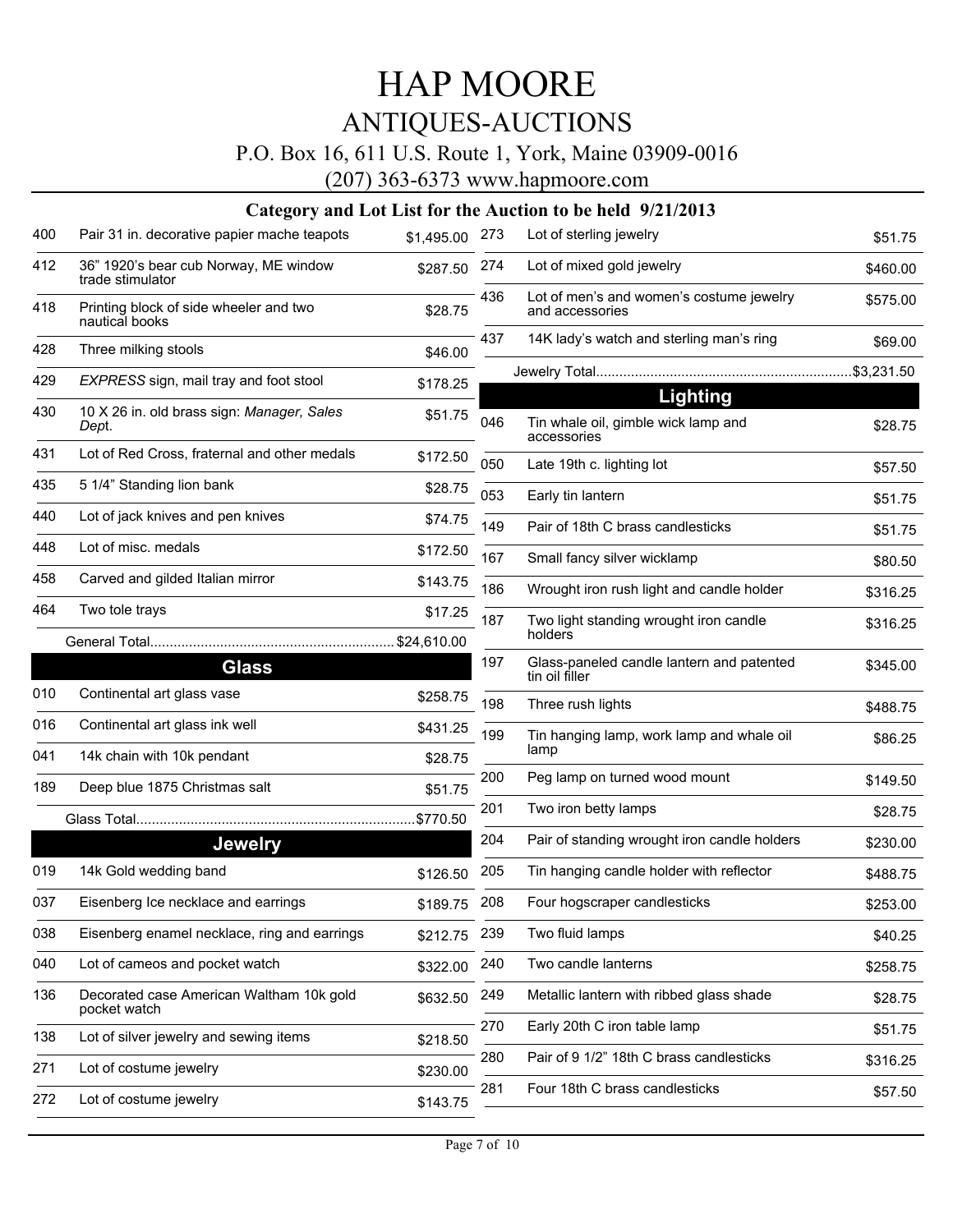### P.O. Box 16, 611 U.S. Route 1, York, Maine 03909-0016

(207) 363-6373 www.hapmoore.com

| 282 | Two 18th C brass candlesticks                                     | \$143.75   | 091 | Two 19th c. pottery pouring vessels                 | \$51.75    |
|-----|-------------------------------------------------------------------|------------|-----|-----------------------------------------------------|------------|
| 324 | 19th C Blown glass hanging lamp                                   | \$345.00   | 117 | Decorated 19th C pottery butter churn               | \$28.75    |
| 328 | 20th c. Wisteria stained glass table lamp                         | \$172.50   | 125 | Covered yellow-ware baking dish                     | \$51.75    |
| 427 | 35 in. brass table lamp with prisms                               | \$28.75    | 141 | Lowell, MA decorated stoneware crock                | \$132.25   |
|     |                                                                   | \$4,416.00 | 151 | Majolica pitcher                                    | \$97.75    |
|     | <b>Military</b>                                                   |            | 163 | Fort Edwards, NY decorated stoneware jug            | \$143.75   |
| 155 | Milford, CT constable badge and medals                            | \$201.25   | 169 | Incised and decorated 18th C Continental            | \$2,185.00 |
| 439 | Lot of military buttons and accessories                           | \$109.25   |     | stoneware ewer                                      |            |
|     |                                                                   | \$310.50   | 170 | Blue decorated 18th C Continental stoneware<br>ewer | \$920.00   |
|     | Photography                                                       |            | 214 | Mettlach #176 16" stein                             | \$115.00   |
| 028 | Lot of circus photographs                                         | \$270.25   | 215 | 11 1/2" Stein                                       | \$11.50    |
| 029 | Lot of postmortem and other photographs                           | \$287.50   | 216 | Mettlach #2382 8" stein                             | \$57.50    |
| 133 | Cine - Kodak Eight - Model 60, Kodak Bantam<br>camera and another | \$28.75    | 217 | Mettlach #3089 6 1/2" stein                         | \$287.50   |
| 154 | Early 20th C Family photograph album                              | \$28.75    | 218 | Mettlach #2035 5 1/2" stein                         | \$57.50    |
| 159 | Civil War and other photographs                                   | \$120.75   | 219 | Mettlach #938 9" stein (as is)                      | \$11.50    |
| 202 | Stereopticon with 42 views incl. Spanish<br>American War          | \$97.75    | 225 | Two Bennington crocks                               | \$235.75   |
| 422 | Lot of 19th C glass plate negatives                               | \$28.75    | 246 | Cow-decorated butter crock                          | \$23.00    |
|     |                                                                   | \$862.50   | 255 | Three pieces of Dedham pottery                      | \$287.50   |
|     | <b>Postcards</b>                                                  |            | 309 | Two French glazed pottery tiles of horses           | \$109.25   |
| 020 | Postcard lot                                                      | \$603.75   | 406 | Pair of early 20th C. Asian yellow jugs             | \$833.75   |
| 021 | Small lot of hand-painted fashion postcards                       | \$120.75   | 432 | Two yellow-ware bowls                               | \$51.75    |
| 023 | Postcard lot                                                      | \$833.75   |     |                                                     |            |
| 032 | Small lot of postcards and trade cards                            | \$189.75   |     | <b>Rugs</b>                                         |            |
|     |                                                                   | \$1,748.00 | 096 | 51" X 19" Floral hooked rug                         | \$28.75    |
|     | <b>Pottery</b>                                                    |            | 162 | Three Caucasian oriental mats                       | \$143.75   |
| 087 | Two White of Utica, NY decorated jugs                             | \$258.75   | 289 | 6'2" X 4'3" Oriental prayer rug                     | \$11.50    |
| 088 | Darby & Co. Portland, ME crock                                    | \$345.00   | 311 | 10'3" X 11'5" Bidjar antique Oriental rug           | \$28.75    |
| 089 | Lot of five 19th c. pottery pieces                                | \$109.25   | 312 | Two hooked rugs                                     | \$11.50    |
| 090 | Fort Edward, NY decorated four gallon crock                       | \$74.75    | 317 | 9'8" X 13'3" early 20th C oriental carpet           | \$258.75   |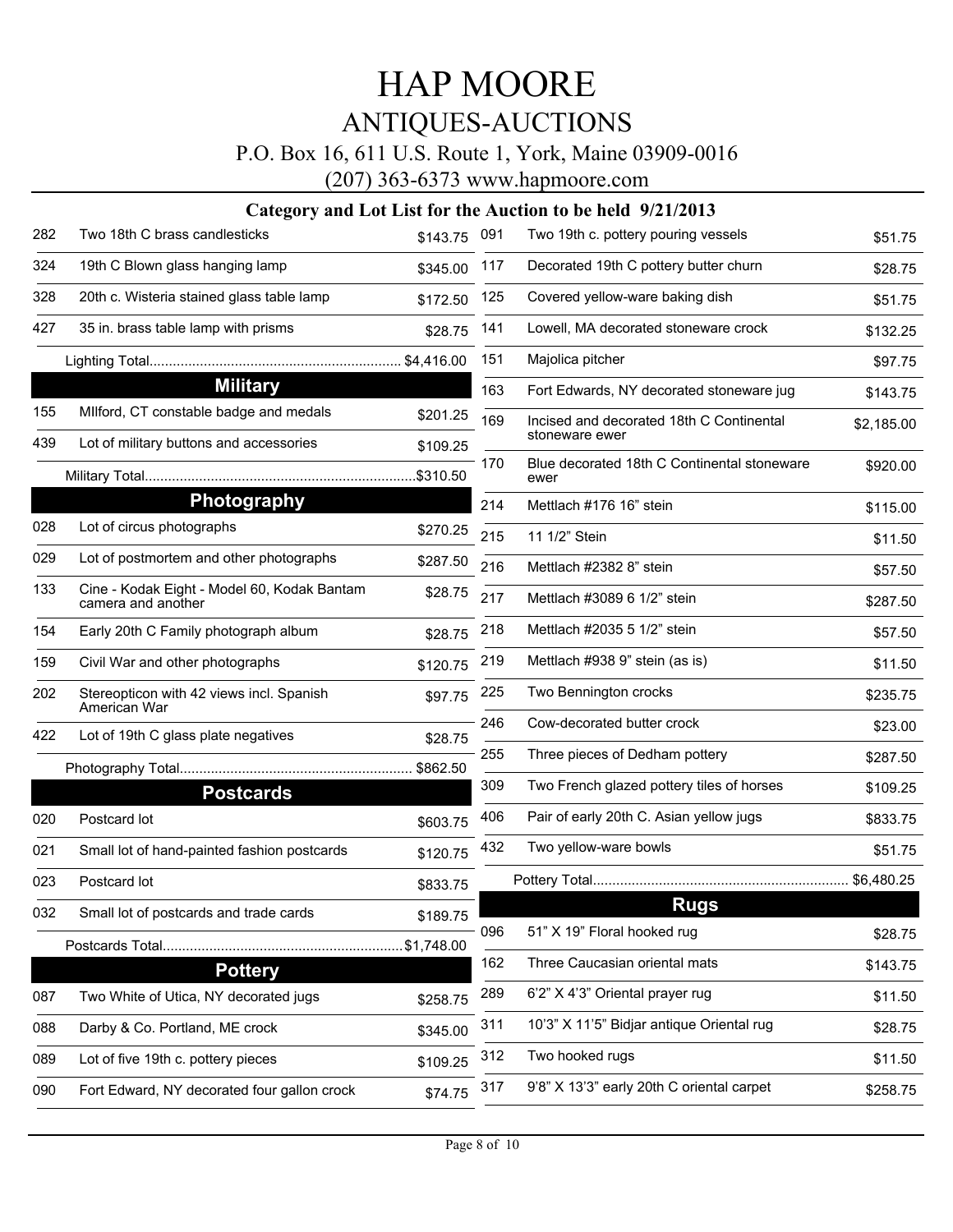### P.O. Box 16, 611 U.S. Route 1, York, Maine 03909-0016

(207) 363-6373 www.hapmoore.com

| 321 | 5'8" X 4'5" Navajo rug                                                 | \$690.00     | 463        | Silver lot with pot                                   | \$373.75             |
|-----|------------------------------------------------------------------------|--------------|------------|-------------------------------------------------------|----------------------|
| 322 | 5'1" X 3'4" Navajo rug                                                 | \$230.00     |            |                                                       |                      |
| 323 | 4'6" X 2'9" Navajo rug                                                 | \$172.50     |            | <b>Sports</b>                                         |                      |
| 334 | 15 X 22 in. winter scene hooked mat                                    | \$97.75      | 417        | Nineteen wood shaft golf clubs                        | \$172.50             |
|     |                                                                        |              |            |                                                       |                      |
|     | <b>Silver</b>                                                          |              |            | <b>Textiles &amp; Clothing</b>                        |                      |
| 008 | Set of Century sterling flatware                                       | \$920.00     | 011        | 1901 58" X 58" crazy quilt                            | \$143.75             |
| 013 | Sterling snuff box and overlay cologne                                 | \$120.75     | 134        | Silk log cabin quilt                                  | \$143.75             |
| 017 | 6" diam. round repousse' sterling jewelry box                          | \$258.75     | 144        | 1836 needlework sampler                               | \$690.00             |
| 033 | Lot of misc. sterling and coin silver                                  | \$690.00     | 176        | Three blue overshot coverlets                         | \$115.00             |
| 036 | Sterling and other Victorian ornaments                                 | \$51.75      | 177        | Two red coverlets                                     | \$28.75              |
| 039 | Sterling CJJR signed Navajo cuff bracelet                              | \$103.50     | 243        | 1842 Lorena Chapman sampler                           | \$172.50             |
| 139 | Jensen sterling bookmark                                               | \$28.75      | 313        | 1885 Crazy quilt from Dennett family of<br>Portsmouth | \$178.25             |
| 140 | Lot of misc. sterling                                                  | \$115.00     | 314        | Sturbridge, MA area crazy quilt                       | \$172.50             |
| 145 | Sterling rattle and asstd coin silver spoons                           | \$172.50 320 |            | 19th C Red, beige and green coverlet                  | \$17.25              |
| 153 | 18th C bone-handled fisherman's knife                                  | \$28.75      | 386        | Lot of turkey red and other linens                    | \$28.75              |
| 160 | Lot of engraved silver-plated pieces                                   | \$11.50      | 414        | Lot of vintage boxed Balbriggans underwear,<br>etc.   | \$97.75              |
| 166 | Pol Roger Champagne ice bucket and wine<br>cellar photographs          | \$201.25     |            |                                                       |                      |
| 264 | Set of Lunt sterling flatware                                          | \$2,070.00   |            | <b>Tools</b>                                          |                      |
| 265 | Lot of misc. sterling flatware                                         | \$1,121.25   | 447        | 10" 18th C Madox molding plane                        | \$28.75              |
| 266 | Lot of misc. silver-plated flatware                                    | \$11.50      |            |                                                       | \$28.75              |
| 267 | Four piece Gorham sterling tea set                                     | \$948.75     |            | <b>Toys</b>                                           |                      |
| 268 | Three sterling F. Porter serving utensils                              | \$155.25     | 188        | Tin locomotive and coal car                           | \$241.50             |
| 269 | Lot of coin silver spoons                                              | \$63.25      | 190        | Cast iron NY Central six piece toy train              | \$258.75             |
| 394 | 15" Friedell - Pasadena shaped sterling bowl<br>and pair of candelabra | \$13,225.00  | 194<br>325 | Game board with checkers<br>Panda bear push toy       | \$166.75<br>\$115.00 |
| 438 | Lot of misc. military jewelry and B & L science<br>award               | \$115.00     | 339        | Lot of four old rubber Disney puppets                 | \$28.75              |
| 442 | Lot of silver open salts, spoons and bureau jar                        | \$345.00     | 340        | Polychromed old rocking horse                         | \$230.00             |
| 462 | Silver lot                                                             | \$287.50     | 345        | 1937 Janet & Virginia Marionette Theater              | \$86.25              |
|     |                                                                        |              |            |                                                       |                      |